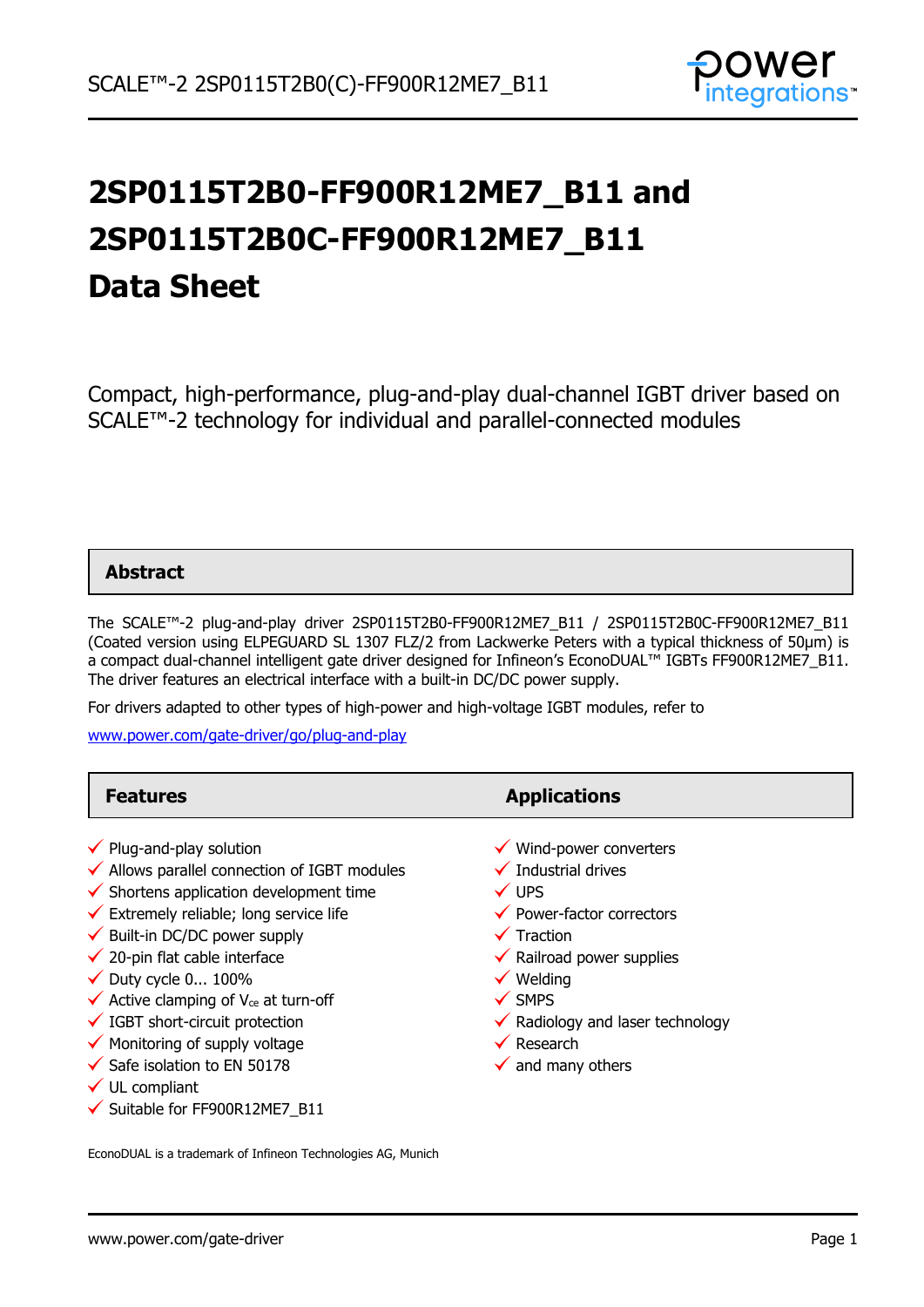

### **Safety Notice!**

The data contained in this data sheet is intended exclusively for technically trained staff. Handling all highvoltage equipment involves risk to life. Strict compliance with the respective safety regulations is mandatory!

Any handling of electronic devices is subject to the general specifications for protecting electrostatic-sensitive devices according to international standard IEC 60747-1, Chapter IX or European standard EN 100015 (i.e. the workplace, tools, etc. must comply with these standards). Otherwise, this product may be damaged.

### **Important Product Documentation**

This data sheet contains only product-specific data. For a detailed description, must-read application notes and common data that apply to the whole series, please refer to "Description & Application Manual for 2SP0115T SCALE-2 IGBT Drivers" on [www.power.com/gate-driver/go/2SP0115T.](http://www.power.com/gate-driver/go/2SP0115T)

When applying SCALE-2 plug-and-play drivers, please note that these drivers are specifically adapted to a particular type of IGBT module. Therefore, the type designation of SCALE-2 plug-and-play drivers also includes the type designation of the corresponding IGBT module. These drivers are not valid for IGBT modules other than those specified. Incorrect use may result in failure.

### **Mechanical Dimensions**

Dimensions: Refer to "Description & Application Manual for 2SP0115T SCALE-2 IGBT Drivers" Mounting principle: Soldered onto EconoDUAL™ module FF900R12ME7\_B11

### **Absolute Maximum Ratings**

| <b>Parameter</b>                   | <b>Remarks</b>                                   | Min | Max                       | Unit              |
|------------------------------------|--------------------------------------------------|-----|---------------------------|-------------------|
| Supply voltage V <sub>cc</sub>     | VCC to GND                                       | 0   | 16                        | v                 |
| Logic input and output voltages    | To GND                                           |     | $-0.5$ VCC $+0.5$         | V                 |
| $SOx$ current                      | Fault condition, total current                   |     | 20                        | mA                |
| Gate peak current I <sub>out</sub> | Note 1                                           | -8  | $+15$                     | A                 |
| Average supply current Icc         | Note 2                                           |     | 290                       | mA                |
| Output power per gate              | Ambient temperature $\leq 70^{\circ}$ C (Note 3) |     | 1.2 <sub>2</sub>          | w                 |
|                                    | Ambient temperature $\leq$ 85°C (Note 3)         |     |                           | W                 |
| Switching frequency f              |                                                  |     | 4                         | kHz               |
| Test voltage (50Hz/1min.)          | Primary to secondary (Note 16)                   |     | 3800 V <sub>AC(eff)</sub> |                   |
|                                    | Secondary to secondary (Note 16)                 |     | 3800 V <sub>AC(eff)</sub> |                   |
| DC-link voltage                    | Note 4                                           |     | 800                       | v                 |
| dV/dt                              | Rate of change of input to output voltage        |     | 50                        | $kV/\mu s$        |
| Operating voltage                  | Primary/secondary, secondary/secondary           |     | 1200                      | V <sub>peak</sub> |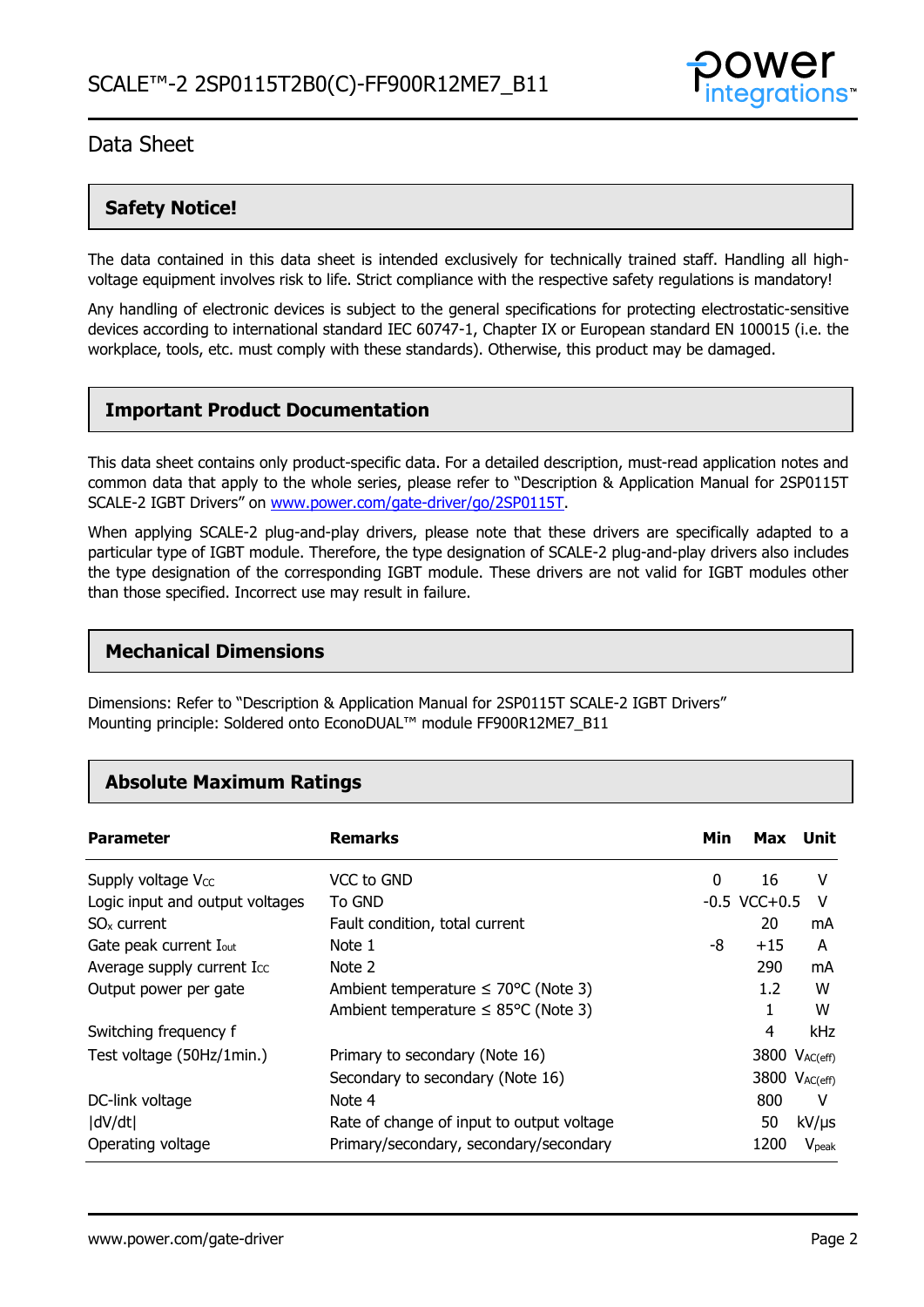

| <b>Parameter</b>      | <b>Remarks</b>                              | Min | Max | Unit |
|-----------------------|---------------------------------------------|-----|-----|------|
| Operating temperature |                                             | -40 | 85  | °C   |
| Storage temperature   | Note 20                                     | -40 | 50  | °C   |
| Surface temperature   | Only 2SP0115T2B0C-FF900R12ME7 B11 (Note 21) |     | 125 | °C   |

### **Recommended Operating Conditions**

| <b>Parameter</b>                                                             | <b>Remarks</b>                                                              | Min         | Tvp | Max Unit              |          |
|------------------------------------------------------------------------------|-----------------------------------------------------------------------------|-------------|-----|-----------------------|----------|
| Supply voltage V <sub>cc</sub><br>Resistance from TB to GND<br>$SOx$ current | To GND<br>Blocking time $\neq$ 0, ext. value<br>Fault condition, 3.3V logic | 14.5<br>128 | -15 | 15.5<br>$\infty$<br>4 | kΩ<br>mA |

### **Electrical Characteristics**

| <b>Power Supply</b>                  | <b>Remarks</b>                                     | Min  | <b>Typ</b> |            | Max Unit |
|--------------------------------------|----------------------------------------------------|------|------------|------------|----------|
| Supply current Icc                   | Without load                                       |      | 33         |            | mA       |
| Efficiency $\eta$                    | Internal DC/DC converter                           |      | 85         |            | $\%$     |
| Coupling capacitance C <sub>io</sub> | Primary side to secondary side, total, per channel |      | 23         |            | рF       |
| <b>Power Supply Monitoring</b>       | <b>Remarks</b>                                     | Min  | <b>Typ</b> | <b>Max</b> | Unit     |
| Supply threshold Vcc                 | Primary side, clear fault                          | 11.9 | 12.6       | 13.3       | v        |
|                                      | Primary side, set fault (Note 5)                   | 11.3 | 12.0       | 12.7       | v        |
| Monitoring hysteresis                | Primary side, set/clear fault                      | 0.35 |            |            | v        |
| Supply threshold Visox-Veex          | Secondary side, clear fault                        | 12.1 | 12.6       | 13.1       | ۷        |
|                                      | Secondary side, set fault (Note 6)                 | 11.5 | 12.0       | 12.5       | v        |
| Monitoring hysteresis                | Secondary side, set/clear fault                    | 0.35 |            |            | v        |
| Supply threshold Veex-Vcomx          | Secondary side, clear fault                        | 5    | 5.15       | 5.3        | v        |
|                                      | Secondary side, set fault (Note 6)                 | 4.7  | 4.85       | 5          | v        |
| Monitoring hysteresis                | Secondary side, set/clear fault                    | 0.15 |            |            | ۷        |
| <b>Logic Inputs and Outputs</b>      | <b>Remarks</b>                                     | Min  | <b>Typ</b> | Max        | Unit     |
| Input impedance                      | V(INx) > 3V (Note 7)                               | 3.5  | 4.1        | 4.6        | kΩ       |
| Turn-on threshold                    | $V(INx)$ (Note 8)                                  |      | 2.6        |            | v        |
| Turn-off threshold                   | $V(INx)$ (Note 8)                                  |      | 1.3        |            | v        |
| SOx output voltage                   | Fault condition, $I(SOx) < 8mA$                    |      |            | 0.7        | ۷        |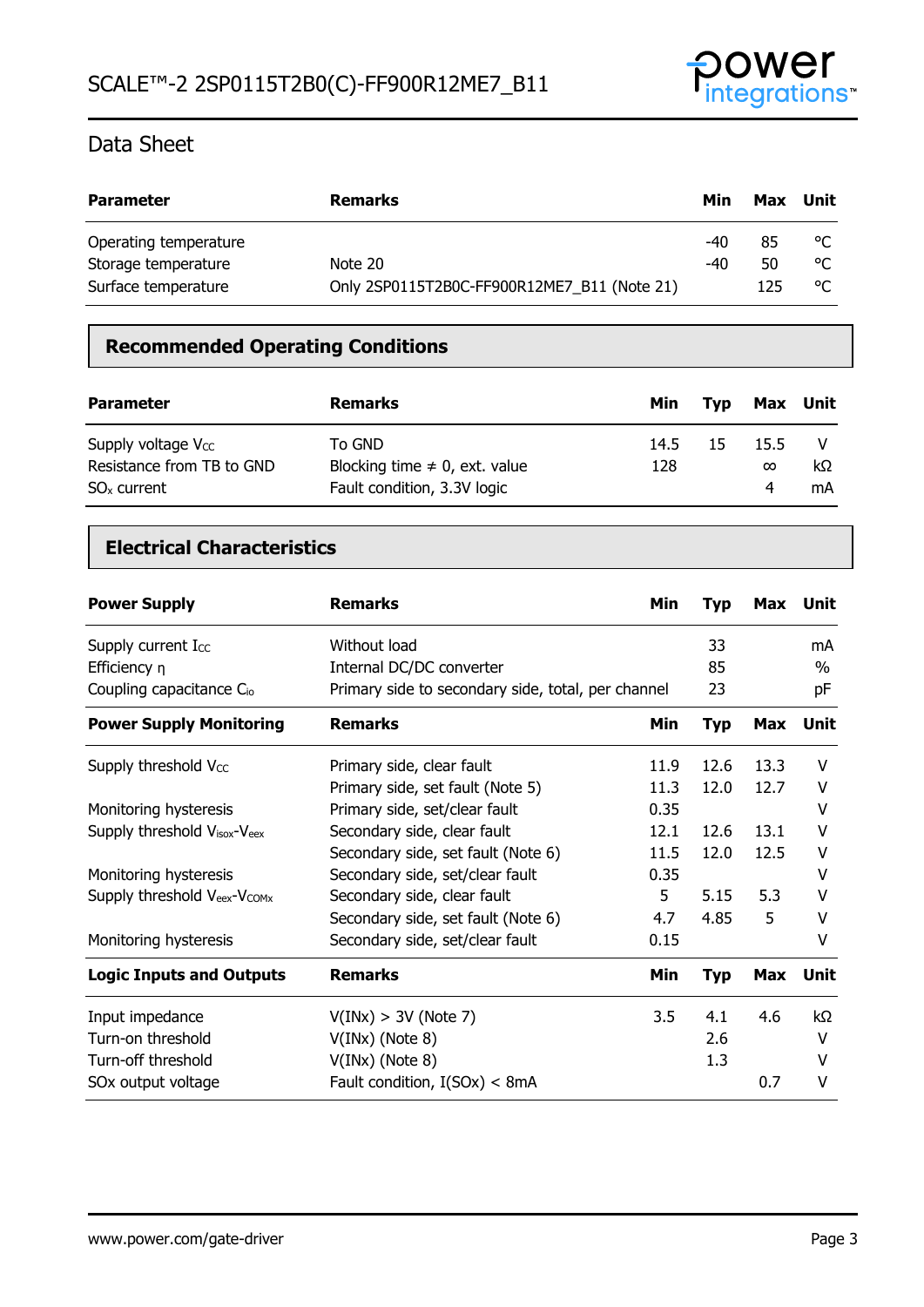

| <b>Short-circuit Protection</b>            | <b>Remarks</b>                        | Min  | <b>Typ</b> | Max        | Unit              |
|--------------------------------------------|---------------------------------------|------|------------|------------|-------------------|
| Vce-monitoring threshold                   | Between auxiliary terminals           |      | 10.2       |            | V                 |
| Response time                              | DC-link voltage > 550V (Note 9)       |      | 4.9        |            | μs                |
| Delay to IGBT turn-off                     | After the response time (Note 10)     |      | 0.2        |            | μs                |
| <b>Blocking time</b>                       | After fault (Note 11)                 |      | 90         |            | ms                |
| <b>Timing Characteristics</b>              | <b>Remarks</b>                        | Min  | <b>Typ</b> | <b>Max</b> | Unit              |
| Turn-on delay t <sub>d(on)</sub>           | Note 12                               |      | 75         |            | ns                |
| Turn-off delay t <sub>d(off)</sub>         | Note 12                               |      | 65         |            | ns                |
| Jitter of turn-on delay                    | Note 18                               |      | ±2         |            | ns                |
| Jitter of turn-off delay                   | Note 18                               |      | ±4         |            | ns                |
| Output rise time tr(out)                   | $G_x$ to $E_x$ (Note 13)              |      | 5          |            | ns                |
| Output fall time t <sub>f(out)</sub>       | $G_x$ to $E_x$ (Note 13)              |      | 10         |            | ns                |
| Dead time between outputs                  | Half-bridge mode (Note 19)            |      | 3          |            | μs                |
| Jitter of dead time                        | Half-bridge mode                      |      | ±50        |            | ns                |
| Transmission delay of fault state          | Note 14                               |      | 400        |            | ns                |
| <b>Outputs</b>                             | <b>Remarks</b>                        | Min  | <b>Typ</b> | <b>Max</b> | <b>Unit</b>       |
| Turn-on gate resistor $R_{g(on)}$          | Note 15                               |      | 0.675      |            | Ω                 |
| Turn-off gate resistor R <sub>g(off)</sub> | Note 15                               |      | 2.05       |            | Ω                 |
| Gate voltage at turn-on                    |                                       |      | 15         |            | V                 |
| Gate-voltage at turn-off                   | $P = 0W$                              |      | $-9.2$     |            | v                 |
|                                            | $P = 1.2W$                            |      | $-7.1$     |            | V                 |
| Gate resistance to COMx                    |                                       |      | 4.7        |            | kΩ                |
| <b>Electrical Isolation</b>                | <b>Remarks</b>                        | Min  | <b>Typ</b> | <b>Max</b> | <b>Unit</b>       |
| Test voltage (50Hz/1s)                     | Primary to secondary side (Note 16)   | 3800 | 3850       | 3900       | $V_{\text{eff}}$  |
|                                            | Secondary to secondary side (Note 16) | 3800 | 3850       | 3900       | $V_{\text{eff}}$  |
| Partial discharge extinction volt.         | Primary to secondary side (Note 17)   | 1220 |            |            | V <sub>peak</sub> |
|                                            | Secondary to secondary side (Note 17) | 1200 |            |            | <b>V</b> peak     |
| Creepage distance                          | Primary to secondary side             | 12.6 |            |            | mm                |
|                                            | Secondary to secondary side           | 6.6  |            |            | mm                |
|                                            | Primary to NTC                        | 6.5  |            |            | mm                |
| Clearance distance                         | Primary to secondary side             | 12.3 |            |            | mm                |
|                                            | Secondary to secondary side           | 6.6  |            |            | mm                |
|                                            | Primary to NTC                        | 6.5  |            |            | mm                |

All data refer to +25 $\degree$ C and V $_{\text{CC}}$  = 15V unless otherwise specified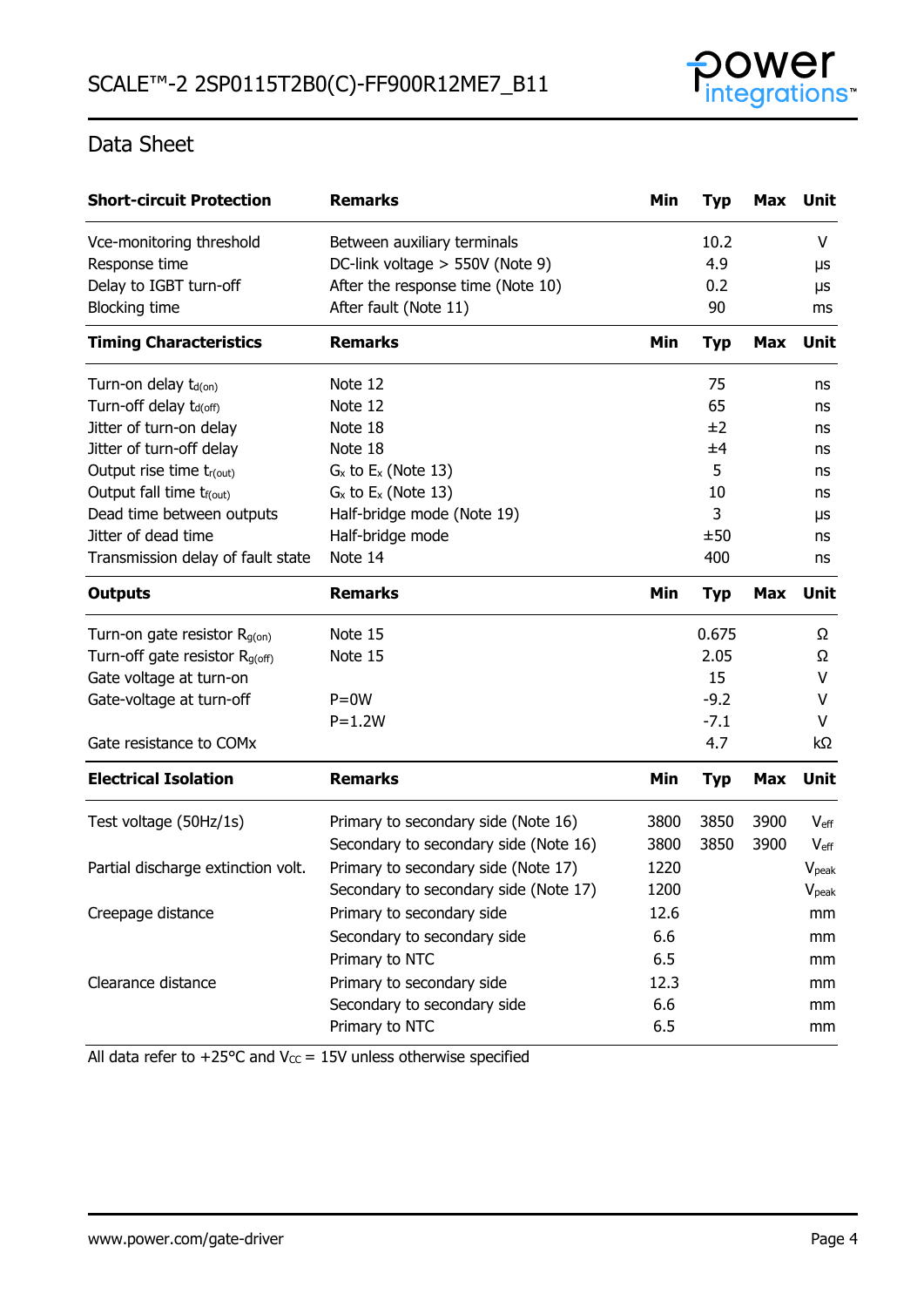

### **Footnotes to the Key Data**

- 1) The gate current is limited by the gate resistors located on the driver.
- 2) If the specified value is exceeded, this indicates a driver overload. It should be noted that the driver is not protected against overload.
- 3) If the specified value is exceeded, this indicates a driver overload. It should be noted that the driver is not protected against overload. From 70°C to 85°C, the maximum permissible output power can be linearly interpolated from the given data.
- 4) This limit is due to active clamping. Refer to the "Description & Application Manual for 2SP0115T SCALE-2 IGBT Drivers".
- 5) Undervoltage monitoring of the primary-side supply voltage (VCC to GND). If the voltage drops below this limit, a fault is transmitted to the corresponding outputs and the IGBTs are switched off.
- 6) Undervoltage monitoring of the secondary-side supply voltage (Visox to Veex and Veex to COMx which correspond with the approximate turn-on and turn-off gate-emitter voltages). If the corresponding voltage drops below this limit, the IGBT is switched off and a fault is transmitted to the corresponding output.
- 7) The input impedance can be modified to values <18 kΩ (customer-specific solution).
- 8) Turn-on and turn-off threshold values can be increased (customer-specific solution).
- 9) The resulting pulse width of the direct output of the gate drive unit for short-circuit type I (excluding the delay of the gate resistors) is the sum of response time plus delay to IGBT turn-off.
- 10) The turn-off event of the IGBT is delayed by the specified time after the response time.
- 11) Factory set value. The blocking time can be reduced with an external resistor. Refer to the "Description & Application Manual for 2SP0115T SCALE-2 IGBT Drivers".
- 12) Measured from the transition of the turn-on or turn-off command at the driver input to direct output of the gate drive unit (excluding the delay of the gate resistors).
- 13) Output rise and fall times are measured between 10% and 90% of the nominal output swing with an output load of 10Ω and 40nF. The values are given for the driver side of the gate resistors. The time constant of the output load in conjunction with the present gate resistors leads to an additional delay at the load side of the gate resistors.
- 14) Transmission delay of the fault state from the secondary side to the primary status outputs.
- 15) The gate resistors can be leaded or surface mounted. Power Integrations reserves the right to determine which type will be used. Typically, higher quantities will be produced with SMD resistors and small quantities with leaded resistors.
- 16) HiPot testing (= dielectric testing) must generally be restricted to suitable components. This gate driver is suited for HiPot testing. Nevertheless, it is strongly recommended to limit the testing time to 1s slots as stipulated by EN 50178. Excessive HiPot testing at voltages much higher than  $850V_{AC(eff)}$ may lead to insulation degradation. No degradation has been observed over 1min. testing at  $3800V_{AC(eff)}$ . The transformer of every production sample shipped to customers has undergone  $100\%$ testing at the given value or higher  $(< 5100V_{AC(eff)})$  for 1s.
- 17) Partial discharge measurement is performed in accordance with IEC 60270 and isolation coordination specified in EN 50178. The partial discharge extinction voltage between primary and either secondary side is coordinated for safe isolation to EN 50178.
- 18) Jitter measurements are performed with input signals INx switching between 0V and 15V referred to GND, with a corresponding rise time and fall time of 8ns.
- 19) Note that the dead time may vary from sample to sample. A tolerance of approximately  $\pm 20\%$  may be expected. If higher timing precisions are required, Power Integrations recommends using direct mode and generating the dead time externally.
- 20) The storage temperature inside the original package (1) or in case the coating material of coated products may touch external parts (2) must be limited to the given value. Otherwise, it is limited to 90°C.
- 21) The component surface temperature, which may strongly vary depending on the operating condition, must be limited to the given value for coated driver versions to ensure long-term reliability of the coating material.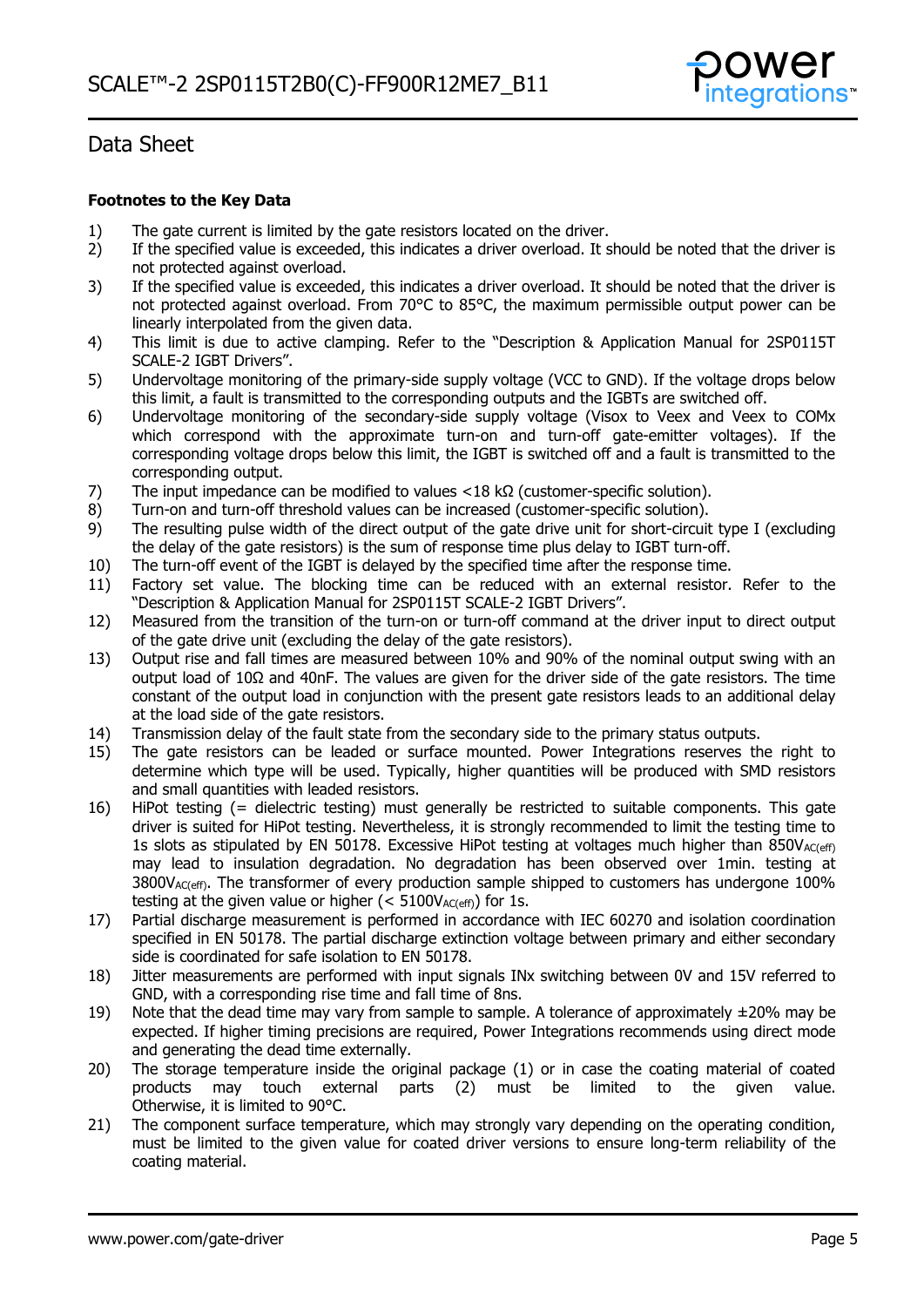

### **Legal Disclaimer**

The statements, technical information and recommendations contained herein are believed to be accurate as of the date hereof. All parameters, numbers, values and other technical data included in the technical information were calculated and determined to our best knowledge in accordance with the relevant technical norms (if any). They may base on assumptions or operational conditions that do not necessarily apply in general. We exclude any representation or warranty, express or implied, in relation to the accuracy or completeness of the statements, technical information and recommendations contained herein. No responsibility is accepted for the accuracy or sufficiency of any of the statements, technical information, recommendations or opinions communicated and any liability for any direct, indirect or consequential loss or damage suffered by any person arising therefrom is expressly disclaimed.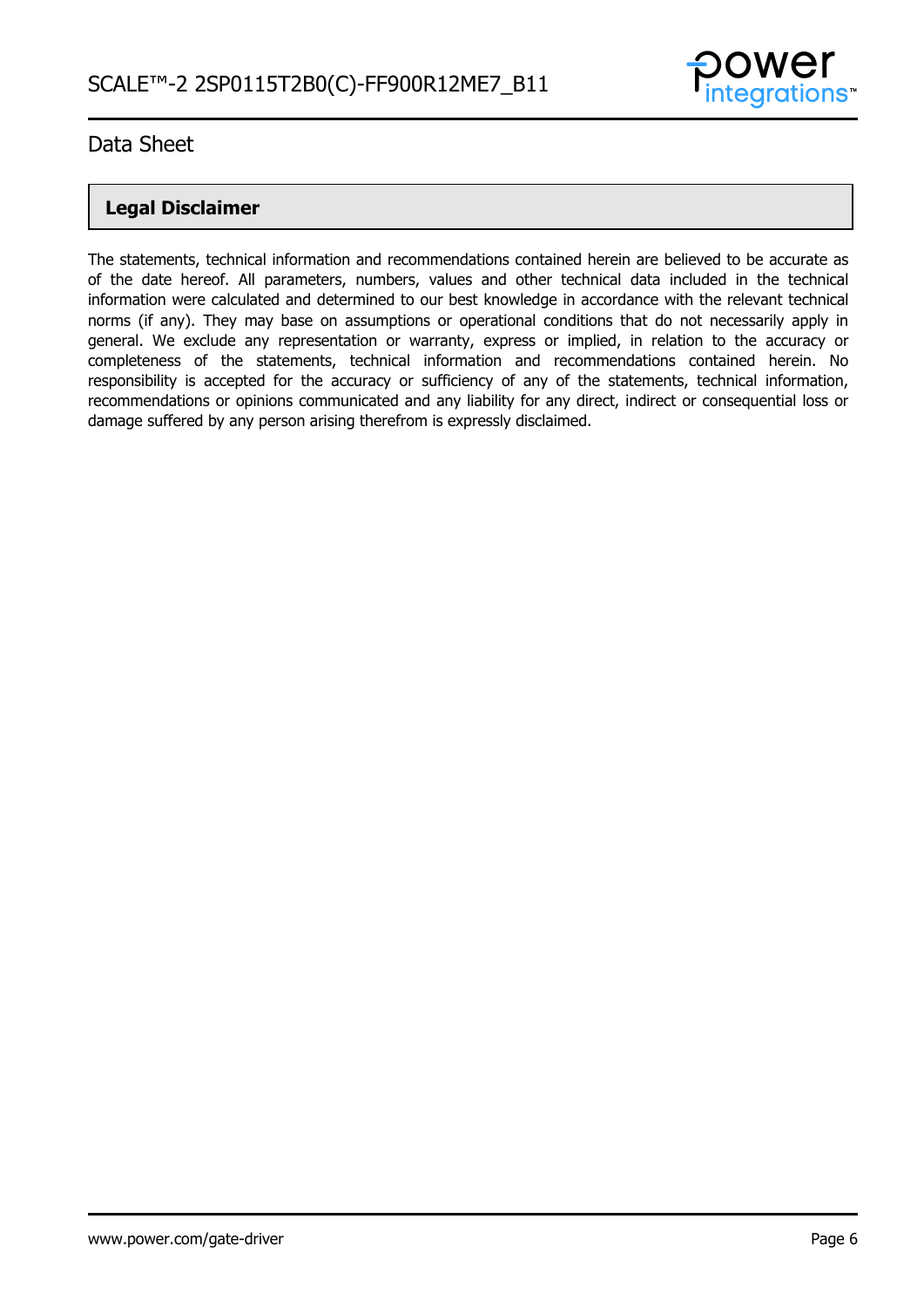

### **Ordering Information**

Our international terms and conditions of sale apply.

| <b>Power Integrations Driver Type #</b>                                                                                                       | <b>Related IGBT</b>                |  |  |
|-----------------------------------------------------------------------------------------------------------------------------------------------|------------------------------------|--|--|
| 2SP0115T2B0-FF900R12ME7_B11 (Temperature range -40°C85°C)<br>2SP0115T2B0C-FF900R12ME7_B11 (Temperature range -40°C85°C,<br>conformal coating) | FF900R12ME7 B11<br>FF900R12ME7_B11 |  |  |
| Product home page: www.power.com/gate-driver/go/2SP0115T                                                                                      |                                    |  |  |

Refer to [www.power.com/gate-driver/go/nomenclature](http://www.power.com/gate-driver/go/nomenclature) for information on driver nomenclature

### **Information about Other Products**

#### **For other drivers, evaluation systems product documentation and application support**

Please click: [www.power.com](http://www.power.com/)

© 2009…2019 Power Integrations Switzerland GmbH. All rights reserved. We reserve the right to make any technical modifications without prior notice. Version 1.0 from 2019-11-07